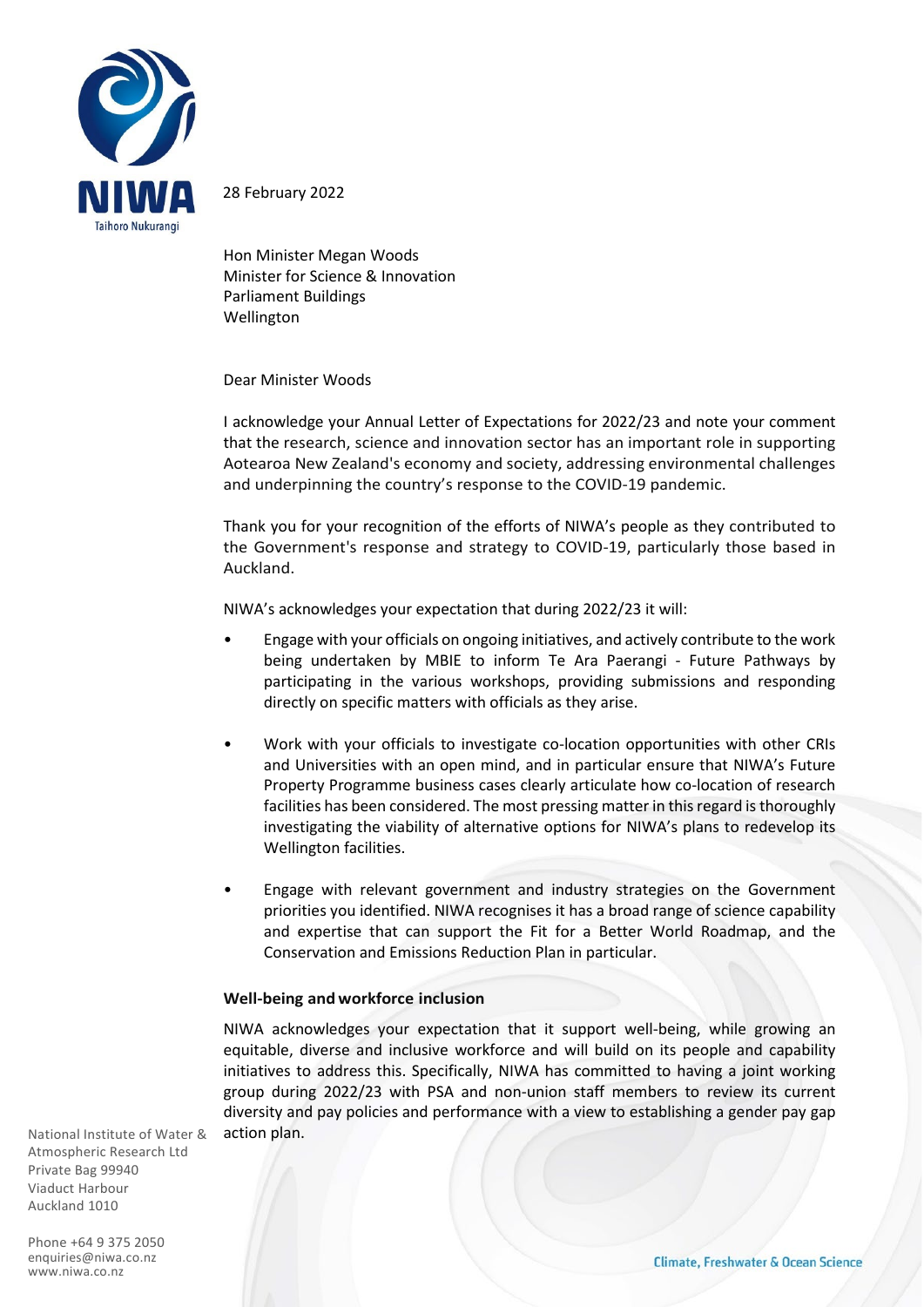# **Te Ao M**ā**ori**

NIWA has a strong focus on developing capability, skills and partnerships with Māori and, led by its Te Kūwaha team, plans to improve its cultural organisational capability during 2022/23 with the introduction of Te Puāwaitanga, a Cultural Competency Framework to strengthen NIWA's understanding of and commitment to Tiriti based relationships with Māori.

## **eResearch and digital technologies**

During 2022/23 NIWA will be an active participant in discussions with MBIE and others within the science sector as the future plans for the nation's eResearch platforms such as NeSI, REANZ, and digital technologies in general, are developed. NIWA is aware that it is a key player in high performance computing, IoT networks, machine learning (AI), sensor technologies, and big data processing and analytics, and will keep MBIE officials abreast of its developments in these areas.

NIWA will continue its focus on having effective cyber security procedures, policies, and staff training during 2022/23, and will maintain its links with other relevant government agencies to support this.

# **Financial Resilience**

During 2022/23 NIWA will pay particular attention to maintaining its financial resilience by focusing on generating its budgeted revenue, working within its cost budgets and achieving its capital expenditure milestones. Staff recruitment and retention is challenging at present, and we expect this to continue thought 2022/23. Nevertheless, we remain committed to maintaining the critical scientific capability and services required to support the organisation's long term financial plan.

Given the ongoing economic uncertainty brought about by COVID-19, NIWA will continue to adopt a prudent approach to its financial planning in 2022/23 and the out-years. Over the longer term we still foresee an operating environment of opportunities for NIWA due to the nation's focus on climate change and its impacts, the implementation of the freshwater reforms, the growing interest in the value of New Zealand's marine environment, and the rapidly growing deployment of NIWA's considerable investment in digital technologies and capabilities.

NIWA has benefitted from a particularly collaborative relationship with your officials as we have developed various business cases in recent years, and we look forward to that relationship continuing.

### **NIWA Future Property Programme**

As you are aware, NIWA is at an advanced stage with its Future Property Programme, with the redevelopment of its Hamilton site well underway, the Business Case for the Wellington site redevelopment complete and awaiting the outcome of the Wellington region science sector property review, and the design of new facilities in Christchurch due to be completed by the end of the 2022 calendar year.

As noted above, we are working with your officials and the wider science sector to thoroughly investigate further opportunities for co-location and connectivity in the Wellington and Christchurch regions, and will ensure the outcome of that work is reflected in the Business Cases for these developments.

### **Research Vessels**

Thank you for your support for the Business case for NIWA to construct a replacement research vessel for *Kaharoa*. The inputs of the Ministry for Primary Industries, Fisheries New Zealand, and other expected users of the new vessel were instrumental in its specification and design, and MBIE and Treasury were influential in the preparation of the business case.